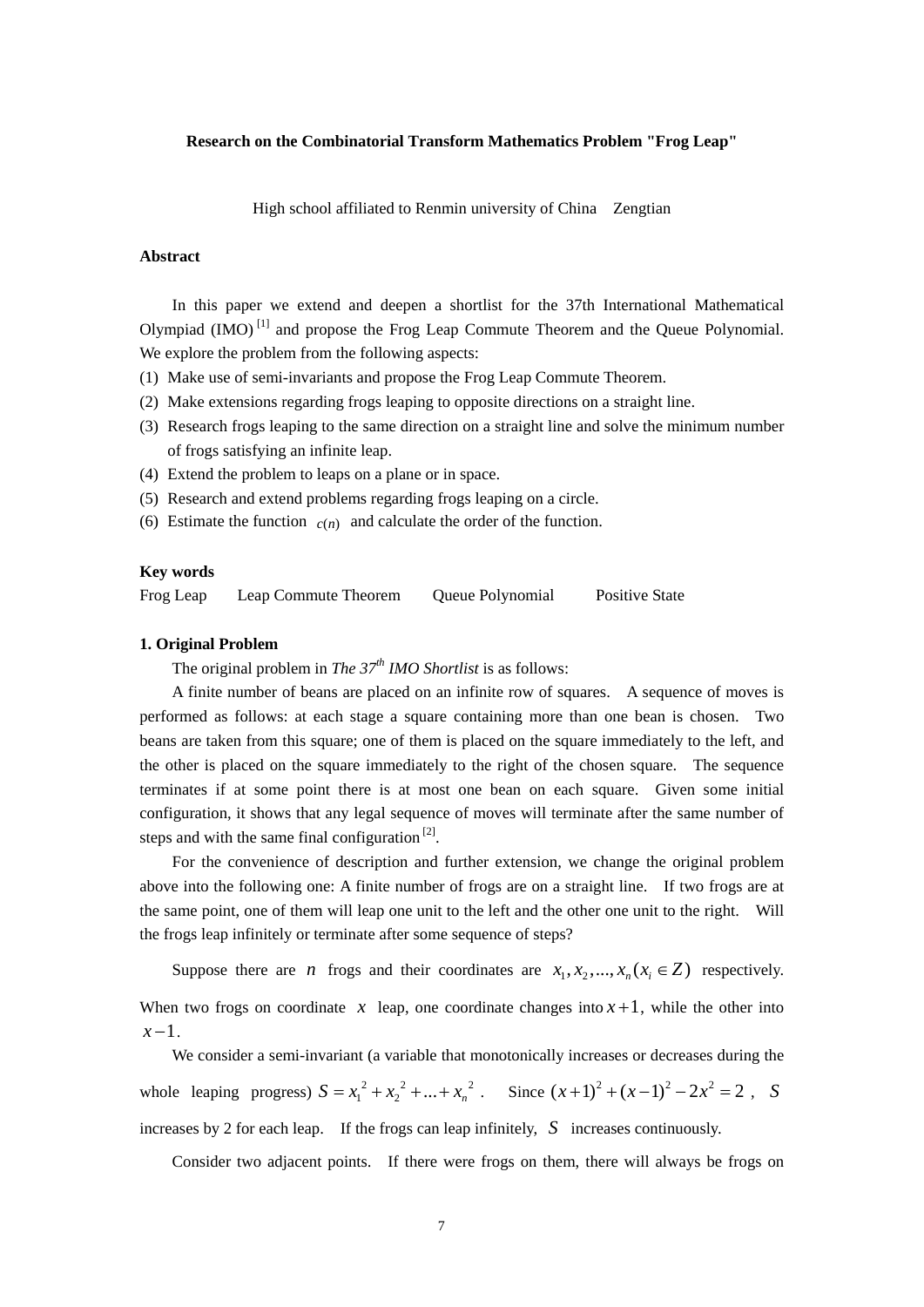them, regardless to the leaps. As a result, if the frogs keep leaping in one direction, they will leave at least one frog on every two adjacent points. Thus  $x_i$  is bounded, and S is bounded.

The frogs must stop after a finite number of leaps.

For an initial state  $P$ , there are many leaping possibilities, each of which ends after a finite number of leaps. We find that any legal sequence of moves will terminate after the same number of steps and with the same final configuration. This is true because leaps can be commuted.

## **Theorem 1: Leap Commute Theory**

# **Under the condition that each leap can be executed, for two adjacent leaps A and B, leaping at A and then B or leaping at B and then A will result in the same final state.**

**Proof:** Leaping at point A results in the decrease of frog number at A by 2, and the increase of frog number at A+1 and A-1 by 1; leaping at point B results in the decrease of frog number at B by 2, and the increase of frog number at B+1 and B-1 by 1. Therefore, both leaping first at points A then B and leaping first at B then A results in the decrease of frog number at A and B by 2 each, and the increase of frog numbers at  $A \pm 1$  and  $B \pm 1$  by 1 each.

Now that two adjacent leaps can be exchanged, we can prove that any number of successive leaps can be exchanged.

**Corollary:** For an original state P, a series of leaps on the points  $x_1, x_2, ..., x_n$  generate

the final state Q. If we exchange the sequence of points from  $x_1, x_2, ..., x_n$  to  $y_1, y_2, ..., y_n$ ,

we get a series of leaps on the points  $y_1, y_2, ..., y_n$ . Under the condition that each leap can **be executed, the new leaping sequence will also result in the final state of Q.**

**Proof:** Consider the number of frogs on a certain point A. If a leap occurs at point A, the number of frogs on that point decreases by 2. If a leap occurs at point A-1 or A+1, the number of frogs on point A increases by 1. If a leap occurs at any other points, the number of frogs on point A remains the same. Thus the number of frogs on a certain point is determined by a series of "-2"s and "+1"s. Because these "-" and "+" operations can be commuted, we can say that the final number of frogs on point A is certain, regardless of any leaping sequence.

For the same original state  $P_0$ , consider two kinds of leap X and Y:

$$
X: T_1 \to T_2 \to \dots \to T_m
$$
  

$$
Y: J_1 \to J_2 \to \dots \to J_n
$$

 $T_i$  represents the leap at  $x_i$ ,  $J_i$  represents the leap at  $y_i$ 

The first leap in *X* is  $T_1$  which means the two frogs at  $x_1$  leap to the opposite direction.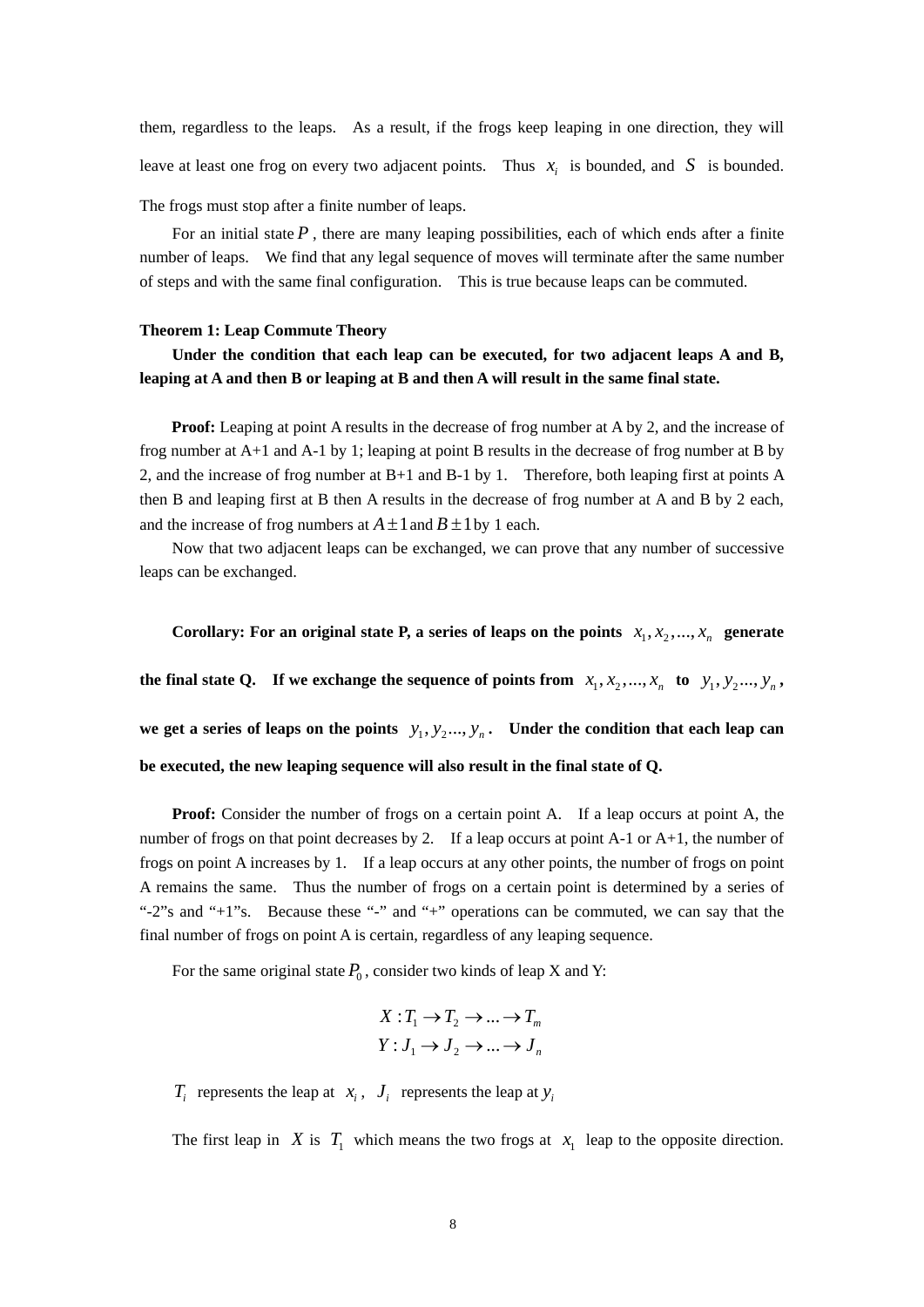Within Y, the frogs at  $x_1$  must leap, or else the leaps will not terminate. So there must be one of  $y_1, y_2, \ldots, y_n$  that is equal to  $x_1$ , suppose that the one whose subscript is minimal as  $y_{k_1}$ . Thus  $y_{k_1} = x_1, J_{k_1} = T_1$ .

We can now adjust Y by moving the leap  $J_{k_1}$  at  $y_{k_1} = x_1$  to the beginning of the leaping sequence. In other words, the first part of Y that  $J_1 \to J_2 \to \dots \to J_{k_1-1} \to J_{k_1}$  turns into  $J_{k_1} \to J_1 \to J_2 \to \dots \to J_{k_1-1}$ . Because  $J_{k_1}$  is the first leap at point  $x_1$ , the number of frogs at other points will not decrease, and the circumstances where frogs that can leap before cannot leap later due to the lack of frogs will not occur. According to the deduction above, we can conclude that the two different leaping sequences will result in the same final state. So if we name the new commuted leaping sequence  $J_{k_1} \to J_1 \to J_2 \to \dots \to J_{k_1-1} \to J_{k_1+1} \to \dots \to J_n$ by  $Y'$ , we can see that  $Y'$  and  $Y$  share the same final state.

Now Y' and X has the same first leap. We can commute  $T_2$ , the second leap of X, in the same manner. Since there must be a same leap with  $T_2$  in the leaps of Y', we can find the one with the minimal subscript,  $J_{k_2}$ , and place it behind  $J_{k_1}$  to obtain the new leap sequence  $Y'': J_{k_1} \to J_{k_2} \to J_1 \to J_2 \to \dots$ . We can repeat this commuting progress until the leaping sequence becomes the same as  $X$ . As a result, sequence  $Y$  is only the rearrangement of sequence  $X$ , so  $X$  and  $Y$  must have the same final state and leaping steps. Thus we have proved the **Corollary**. In conclusion, for an initial state, any legal sequence of leaps will terminate after the same number of steps and with the same final state.



Figure 1: The Same Initial Condition Resulting into the Same End by Different Modes of Leaps

## **2. Two Extensions on Leaping to Opposite Directions on a Straight Line**

We promote the following two extensions in this section: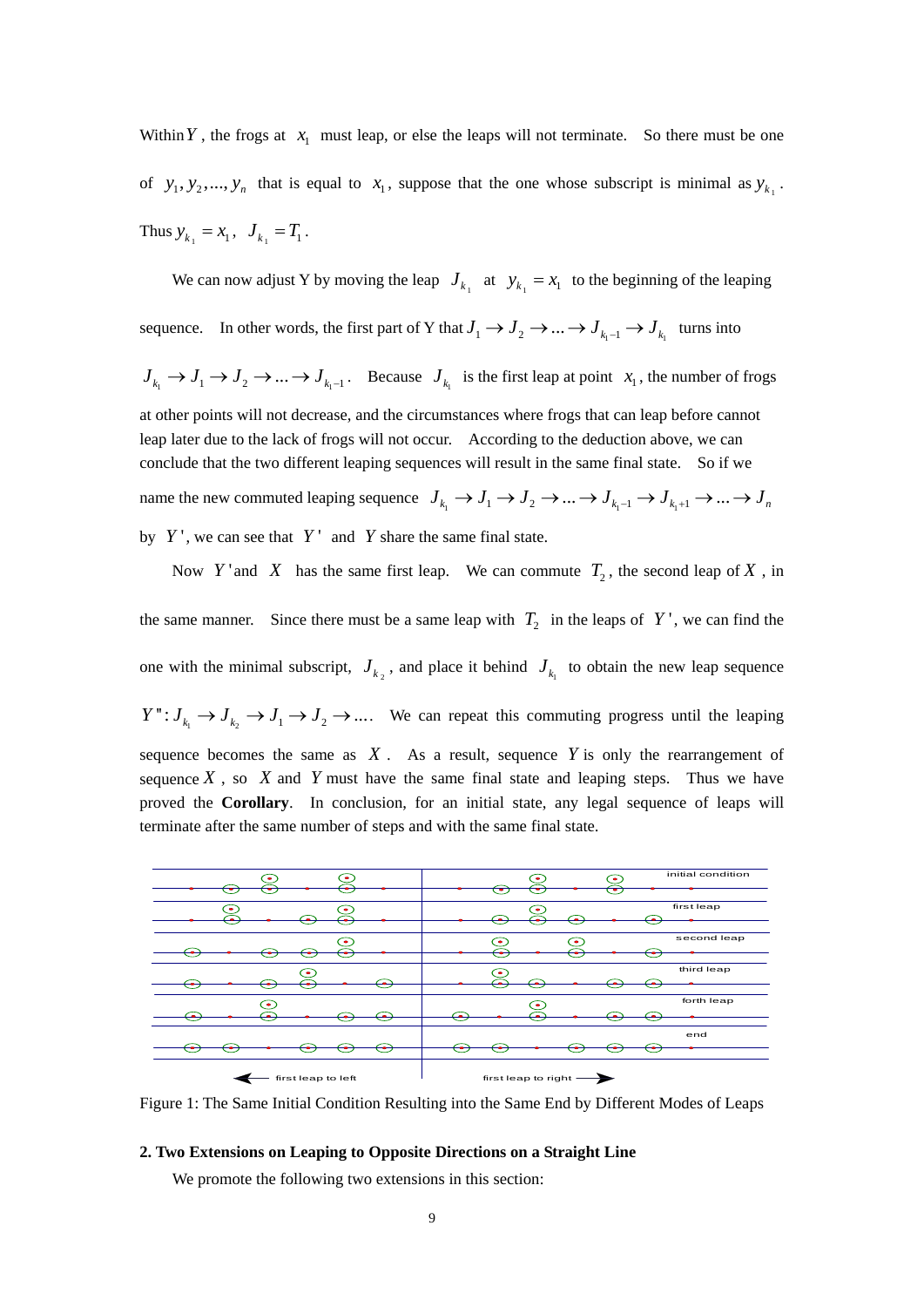1. The length of leaps to opposite sides are extended to " *a* units left, *b* units right."

Now that the two frogs on point *x* leap to  $x + b$  and  $x - a$  respectively, the same question arises: will the frogs leap infinitely?

The answer is also no. Suppose the coordinates for the *n* frogs are  $x_1, x_2, ..., x_n$  ( $x_i \in Z$ ) respectively. We consider another semi-variable:  $S = x_1 + x_2 + ... + x_n$  . As  $(x-a)+(x+b)-2x = (b-a)$ , supposing that  $a < b$ , the formula above will increase by  $(b - a)$  for each leap executed. If the frogs leap infinitely, S increases unlimitedly. Consider  $(a + b)$  consecutive points, if there are frogs on the points, there will always be frogs on them. This shows that for any leaping sequence, a frog cannot be more than  $n(a + b)$  units away from its initial position, which means that  $x_i$  is bounded, and S is also bounded. Therefore, the frogs cannot leap infinitely.

2. The number of frogs in one leap extends from "two frogs" to "k frogs."

Assume that there are  $k$  frogs on coordinate  $x$ . After each leap the coordinates of the *k* frogs change to  $x + a_1, x + a_2, ..., x + a_k$  ( $a_i$  may be positive or negative, regarding leaping left or right respectively). Suppose  $a_1 \le a_2 \le ... \le a_k$ . Since the frogs leap to opposite directions,  $a_1 \leq 0, a_k \geq 0$ . Consider a set of consecutive points with the number of  $a_k - a_1 = a_k + |a_1|$ , we can prove, similar to extension 1 above, that if there are frogs on these points, there will always be frogs on them, so  $x_i$  is bounded. Consider a variable  $S = x_1 + x_2 + ... + x_n$ . The change of S after each leap is:

$$
\Delta S = (x + a_1) + (x + a_2) + \dots + (x + a_k) - kx = a_1 + a_2 + \dots + a_k
$$

If  $a_1 + a_2 + ... + a_k \neq 0$ , *S* will continue to increase or decrease, but *S* is bounded. We have found a contradiction! Therefore the frogs cannot leap infinitely.

If  $a_1 + a_2 + ... + a_k = 0$ , consider a new variable  $K = x_1^2 + x_2^2 + ... x_n^2$ , the change of K with each leap is: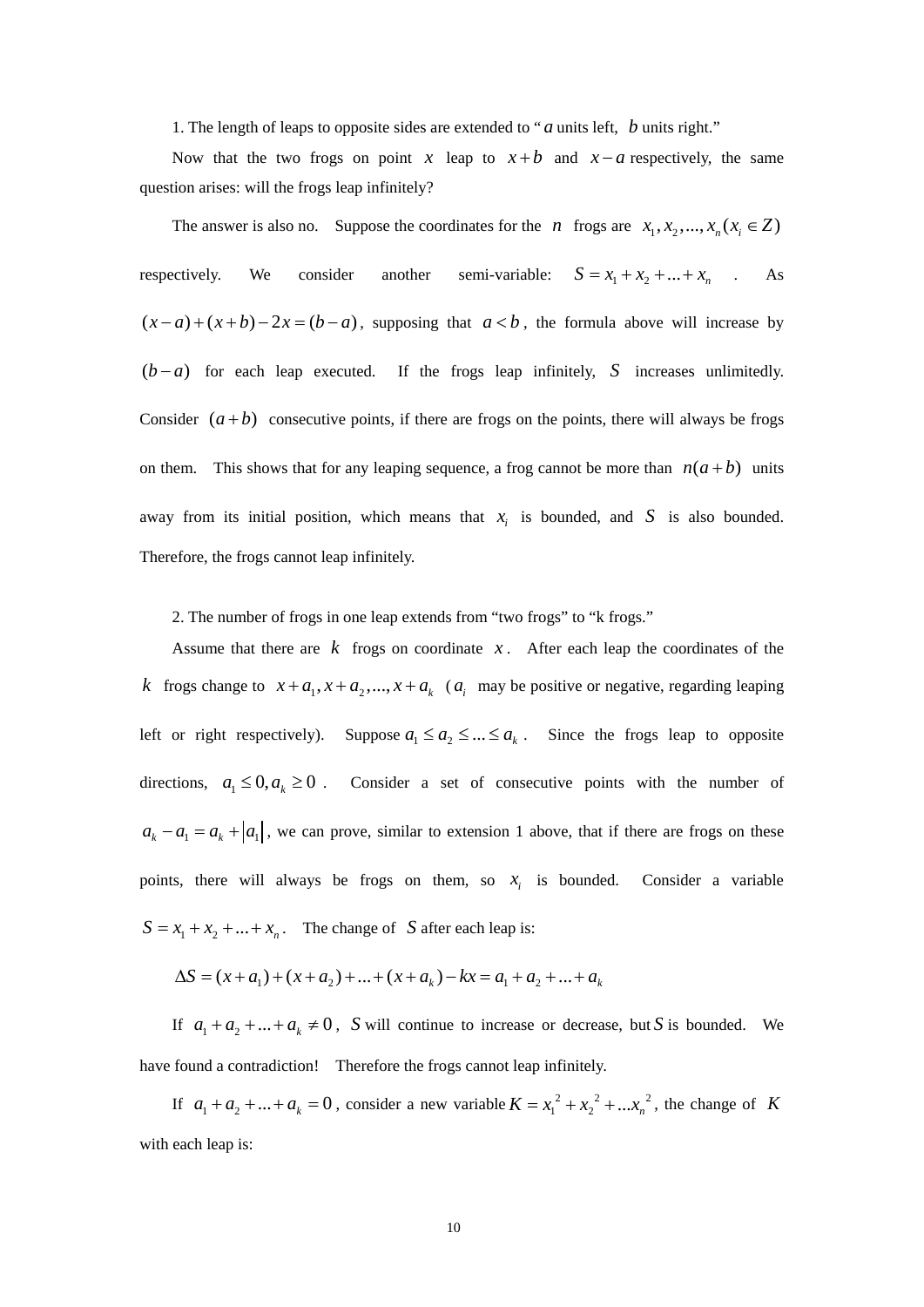$$
\Delta K = (x + a_1)^2 + (x + a_2)^2 + \dots + (x + a_k)^2 - kx^2 = a_1^2 + a_2^2 + \dots + a_k^2 > 0 \quad , \text{ which}
$$

means  $K$  keeps increasing, but  $K$  is bounded. Contradiction! Thus the frogs cannot leap infinitely.

To sum up, as long as the frogs leap to opposite sides on a straight line, they will end up in the same final state after a finite amount of leaps.

## **3. Leaping in the Same Direction on a Straight Line**

Now we have proved that the frogs cannot leap infinitely when they leap in two directions. From direct observation, we can see that the frogs become more dispersed after every leap, thus the leaping process must stop after a finite amount of steps. If the frogs leap in the same direction, well they manage to leap infinitely?

For example, let us assume that two frogs on the same point will leap one and two units to the right respectively. Suppose there are three frogs initially, two of which are located on  $x=1$ while the third one is located on  $x = 2$ . Note this state as  $(1,1,2)$ . After the two frogs on  $x = 1$  leap one and two units to the right respectively, the coordinates of the three frogs change into  $(2, 2, 3)$ , which is equivalent to shifting the three frogs to the right by one unit. Then the frogs on  $x = 2$  continue to leap to  $x = 3$  and  $x = 4$ , rendering the coordinates of the three frogs into  $(3,3,4)$ , which is equivalent to shifting the three frogs by another one unit to the right. In this way, the frogs can leap on forever.

 Now that the frogs can leap infinitely, our task is to find the least amount of frogs that can satisfy an infinite leap. Suppose the two frogs on a point leap p and q steps to the right,  $p < q$ and they are relatively prime (if the length of leaps is amplified or reduced by the same factor, the circumstances are equivalent). We can also suppose the least amount of frogs is  $n$ .

## **Definition 1:**

**Positive State: a state where there exists at least one infinite leaping sequence. Negative State: a state where there is no infinite leaping sequence. Dead State: a state where no more leaps can be executed.** 

## **Theorem 2: Any leaping sequence following a Positive State is an infinite leaping sequence.**

**Proof:** If a Positive State changes into a Dead State after a series of leaps, we can consider the first Negative State that appeared. Assume a Positive State  $P_1$  changes into a Negative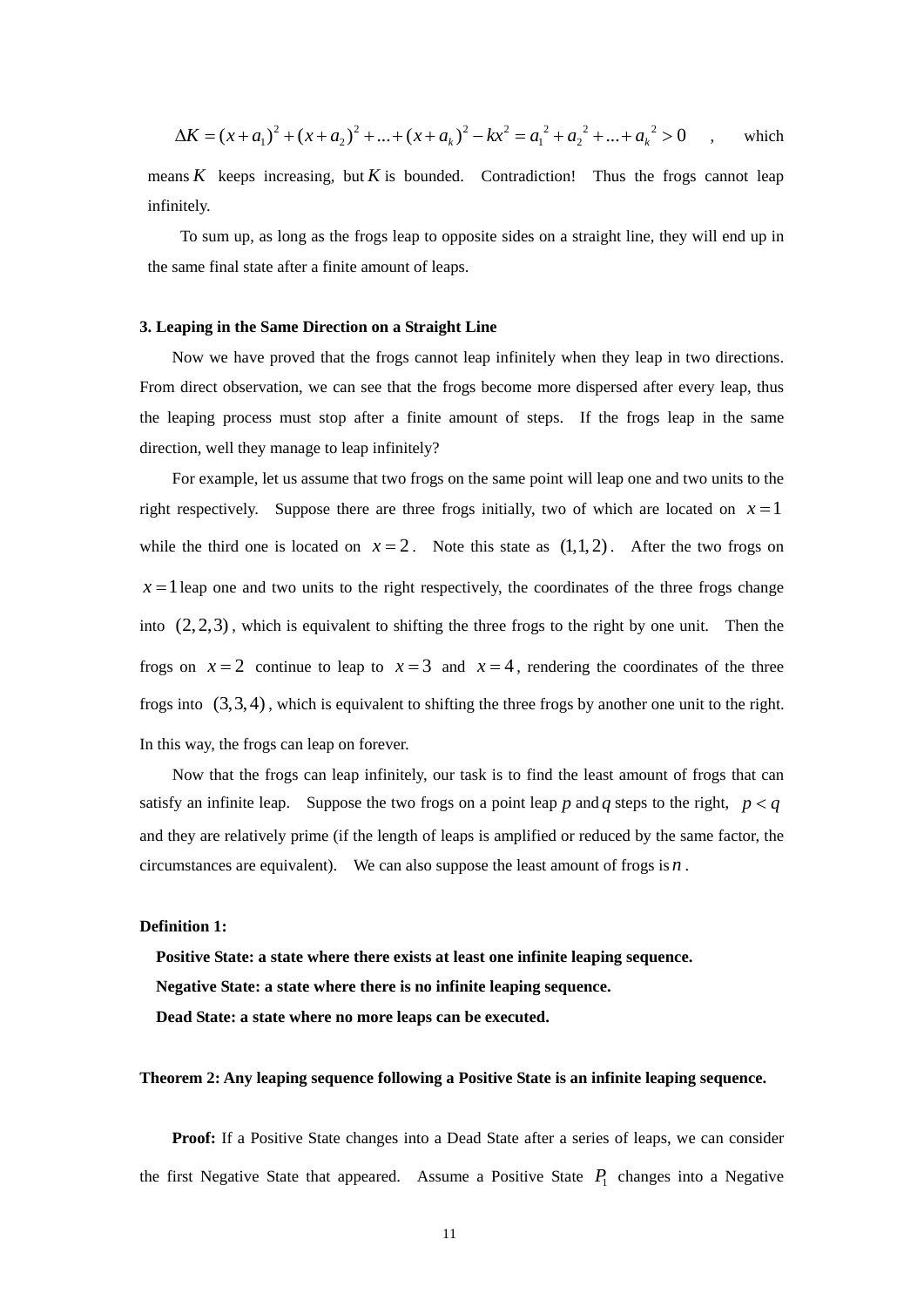State  $P_2$  after  $T_0$ , a leap on point  $x_0$ . Then assume one of the infinite leaping sequences of the Positive State  $P_1$  is  $J_1 \rightarrow J_2 \rightarrow ... \rightarrow J_n \rightarrow ...$  Now let's consider whether a leap on  $x_0$ exists in  $J_1, J_2, \ldots$ 

If a leap on  $x_0$  exists, we can assume the first one to be  $J_k$ . We can move  $J_k$  to the beginning of the sequence because leaping  $J_k$  first will not reduce the number of frogs on points other than  $x_0$  and hamper the leaps on those points. Thus the leaping sequence of  $J_k \to J_1 \to J_2 \to \dots \to J_{k-1} \to J_{k+1} \dots$  that started from the Positive State  $P_1$  is an infinite leaping sequence, and the leaping sequence of  $J_1 \to J_2 \to \dots \to J_{k-1} \to J_{k+1} \dots$  that started from the Negative State  $P_2$  is also an infinite leaping sequence. This contradicts with  $P_2$ being a Negative State.

If a leap on  $x_0$  does not exist, there will always be at least two frogs on  $x_0$ , and the leaping process will never terminate. This also contradicts with  $P_2$  being a Negative State. The Theorem has been proved.

Theorem 2 states that for an initial state, if there is an infinite leaping sequence, every leaping sequence will be infinite. Therefore, for an initial Positive State, we can arrange the leaping sequence on our own to shorten the length of the frogs' queue. We can accomplish this by leaping the frogs on the very left every time. Since  $n$  is the minimum number,  $n-1$  frogs cannot leap infinitely, so no frogs can leap for a finite number of steps and then stop dead. This means that there must be an even number of frogs on the point in the very left, or else there will be one frog that remains unable to leap in the end.

In this way, the length of the frogs' queue continues to shorten until it reaches  $q$ . Since there is only a finite amount of arrays within a queue of the length  $q$ , we can find a state  $P$  and a state  $Q$  that share the same array of frogs, which means that one state is only the shift of another. Now we can use a polynomial to represent the state of the *n* frogs.

### **Definition 2: Queue Polynomial**

Suppose the coordinates of the *n* frogs are  $a_1, a_2, ..., a_n$  (some of which may be the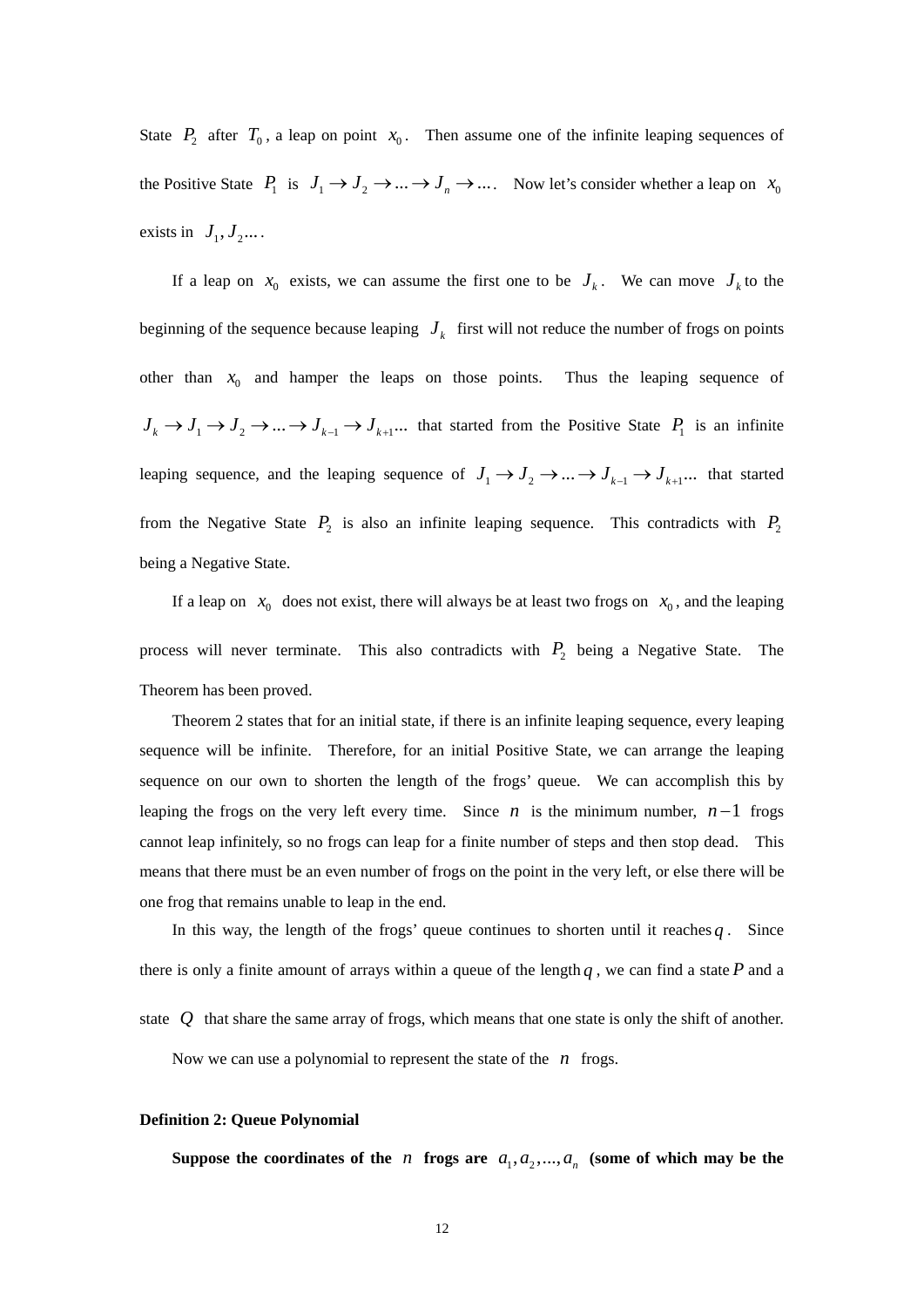same), define  $f(x) = x^{a_1} + x^{a_2} + ... + x^{a_n}$  as the Queue Polynomial. In this way, the **coefficient of**  $x^{a_i}$  **represents the number of frogs on point**  $a_i$ , and  $f(1)$ , which is the sum of **all coefficients, represents the total number of frogs** *n* **.** 

For two states  $P$  and  $Q$  that share the same array of frogs, suppose that  $P$  will be equivalent to  $Q$  after shifting a length of  $L$ . Thus the Queue Polynomial for the two states must satisfy:  $g(x) = x^L \cdot f(x)$ 

Meanwhile, two frogs at point  $x = a$  will leap to points  $x = a + p$  and  $x = a + q$ . Thus the variation of the Queue Polynomial for every leap is  $\Delta f = x^{a+p} + x^{a+q} - 2x^a = x^a(x^p + x^q - 2)$ . Let  $h(x) = x^p + x^q - 2$ , and for every leap,  $\Delta f$  is multiply of  $h(x)$ . Thus from state P to state Q, the variation of the Queue Polynomial is also a multiple of  $h(x)$ :  $h(x) | g(x) - f(x) = (x^L - 1) \cdot f(x)$ .

In order to find the greatest common factor of  $h(x)$  and  $(x^L - 1)$ , consider their common roots. The roots of  $x^L - 1 = 0$  are unit roots on a unit circle. Then consider the roots of  $h(x) = x^p + x^q - 2$  on a unit circle.

$$
|x| = 1
$$
,  $h(x) = x^p + x^q - 2 = 0$ ,  $x^p + x^q = 2$ .  
Since  $|x| = 1$ ,  $|x^p| = 1$ ,  $|x^q| = 1$ ,  $|x^p + x^q| \le |x^p| + |x^q| = 1 + 1 = 2$ .

This equation holds if and only if  $x^p = x^q = 1$ . Since p and q are relatively prime, according to the Bezout Theorem, we know that  $x = 1$ .

In this way, 
$$
(h(x), x^{L} - 1) = (x - 1)
$$
, thus  $\frac{h(x)}{x - 1} | f(x)$ ,  
\n $\frac{h(x)}{x - 1} = (1 + x + ... + x^{p-1}) + (1 + x + ... + x^{q-1}) | f(x)$ .  
\nWhen  $x = 1$ ,  $f(1) = 1^{a_{1}} + 1^{a_{2}} + ... + 1^{a_{n}} = n$ .

Thus  $(p+q)|n$ , the minimum *n* should be  $p+q$ . In fact, *n* can equal to  $p + q$ :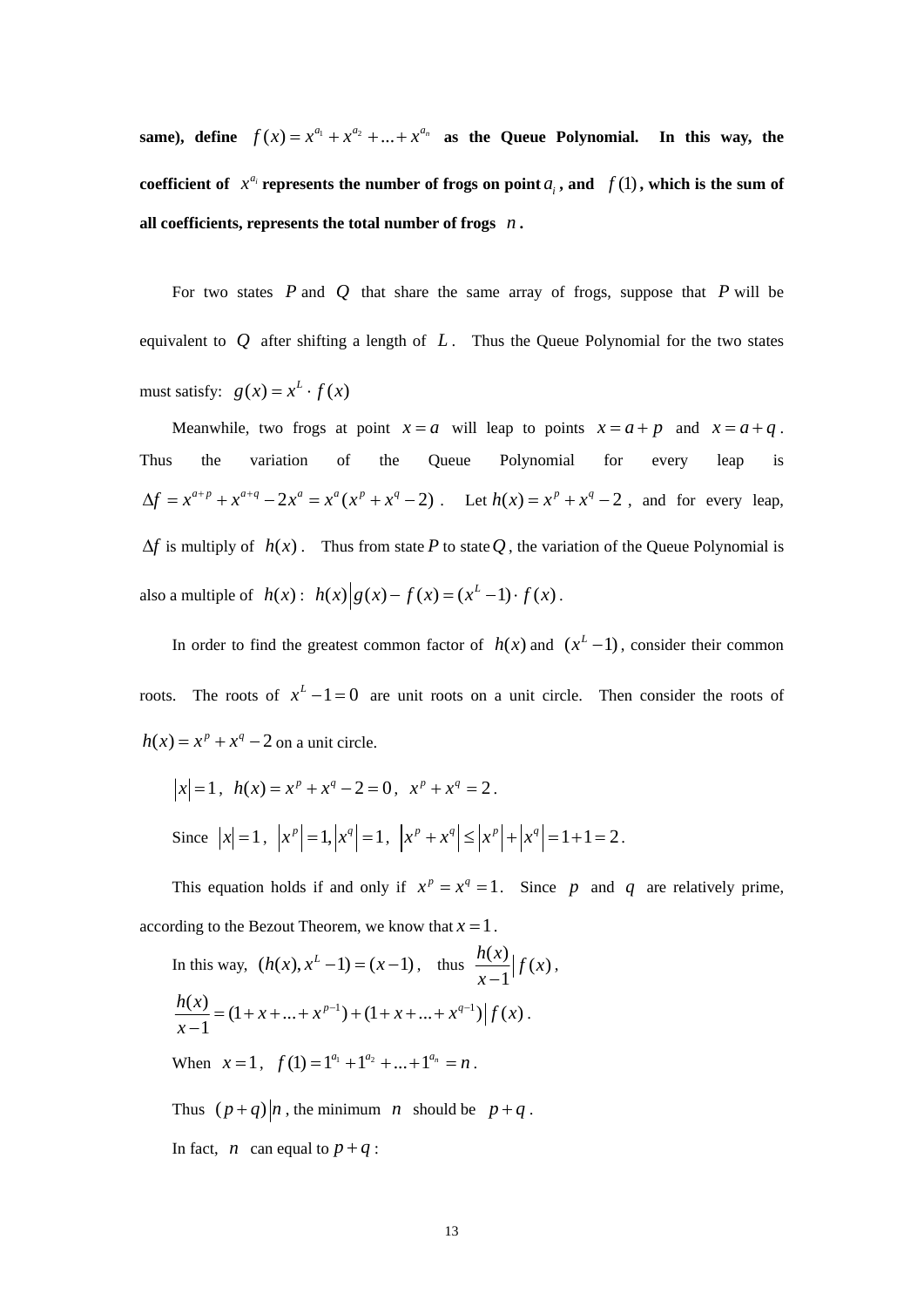Suppose there are two frogs on points  $1 \sim p$ , and one frog on points  $(p+1) \sim q$ . During the leap, two frogs on point 1 leap to point  $p+1$  and point  $q+1$ . Now there are two frogs on points  $2 \sim p+1$  each, and one frog on points  $p+2 \sim q+1$  each. We have shifted the queue of the frogs to the right by one unit, and by repeating this process, the frogs can leap infinitely.

The conclusion above is also applicable when  $k$  frogs leap together:

Suppose the *k* frogs leap  $a_1 \sim a_k$  units to the right respectively. Suppose  $a_1 \sim a_k$  is a group of positive integers that are relatively prime, with  $a_1 < a_2 < ... < a_k$ . Then the minimum value of *n* is  $n = a_1 + a_2 + ... + a_k$ . The array of the frogs is as follows: *k* frogs on point 1 ~ *a*<sub>1</sub> each,  $k-1$  frogs on point  $(a_1+1)$  ~  $a_2$  each... one frog on point  $(a_{k-1}+1)$  ~  $a_k$  each. Every leap is equivalent to shifting the frog array one unit rightwards, so the frogs can leap forever now. Figure 2 below shows the situation when  $k = 3$ ,  $a_1 = 1$ ,  $a_2 = 2$ ,  $a_3 = 3$ .



Figure 2: Infinite Leaps on a Straight Line

## **4.** Leap on a plane and in space  $R^n$

If two frogs on the same point leap in two different directions on a plane, we can project the two frogs on the exterior angle bisector of the two leaping directions. Consequently, the leaps of frogs are equivalent to the leaps of frog shadows. We notice that the leaps of the shadows are equivalent to the leaps to opposite sides on a straight line and therefore they cannot leap infinitely. Thus the frogs cannot leap infinitely either.

For an Euclidean space  $R^n$ , we define the leaps of *k* frogs as *k* vectors,  $b_1 \sim b_k$ . If the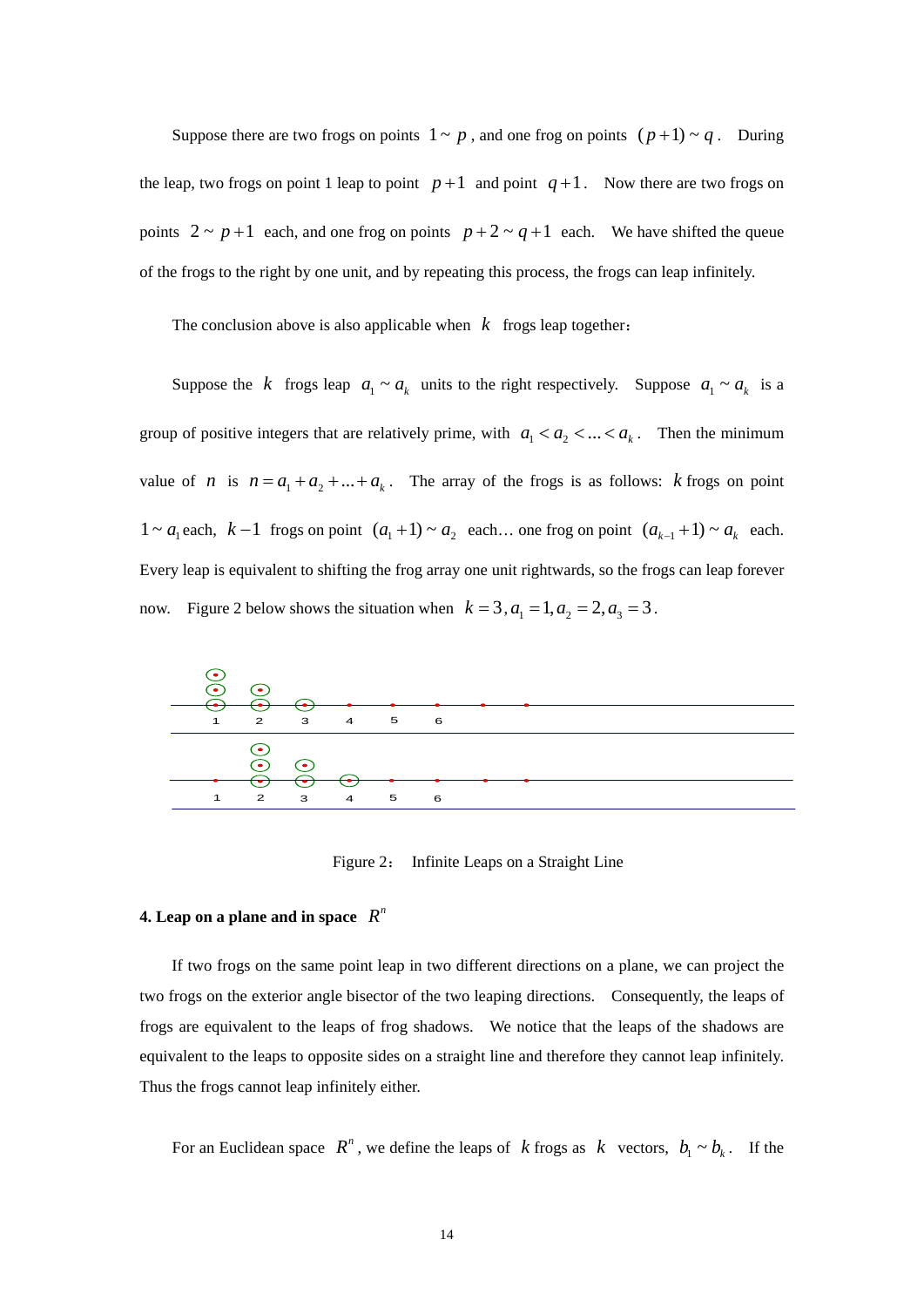vectors  $b_1 \sim b_k$  are not on the same line, we can find a line L, such as the exterior angle

bisector of any two vectors that are not on the same line, so that the projections of vectors on *L* lie in two opposite directions. Thus the leaps of frogs are equivalent to the leaps of frog shadows, and since the shadows cannot leap infinitely, the frogs cannot leap infinitely either.

## **5. Leap on a Circle**

Now that we have solved the leaping problems on lines, we turn our focus to leaps on circles.

Suppose the perimeter of the circle is  $n$  (the point on the circle is designated as  $1,2,..., n$ ), two frogs on the same point leap to the two adjacent points respectively. Since there is only a limited number of points, the frogs are sure to leap on forever if there is enough of them. So our question remains how many frogs needed at least to leap infinitely.

The answer is *n*. As leaping one step to the left is equivalent to leaping  $n-1$  steps to the right on a circle, our problem is similar to leaping 1 unit and  $n-1$ units in the same direction on a straight line. From the conclusions earlier in the paper, we can say that it is possible for

 $1 + (n-1) = n$  frogs to leap infinitely. But is n the minimum number?

Since there is only a limited amount of points on a circle, according to the Drawer Principle, there must be at least one state that will appear twice after a number of leaps. Assume it took m steps for the state  $P_0$  to appear the second time, a cycle of states will emerge:

$$
P_0 \to P_1 \to P_2 \to \dots \to P_m = P_0.
$$

For any state in the cycle  $(P_i)$ , there should be at least one frog on any two adjacent points

on the circle. Else, we can assume that no frogs are on point 1 or 2, which means that, for any state, there will never be frogs on point 1 or 2. Since neither point 1 nor point 2 will ever have frogs, we can "cut" the circle into a straight line from between point 1 and 2. Thus the frogs cannot leap infinitely.

Then we can prove that there will be at least two frogs on three adjacent points. Suppose that only one frog is on point 1, 2, or 3. According to the paragraph above, that frog can only stay on point 2. Thus the number of frogs on point 1, 2 and 3 is  $(0,1,0)$ . Consider the leap that resulted in the state  $(0,1,0)$  and define it as T. Right now there are no frogs are point 1 and 3, so leap  $T$  cannot happen at point 2 or 4. Neither can it happen at point further than 2 and 4. Thus  $T$  must have happened on point 1 or 3. Assume that  $T$  happened on point 1, then the number of frogs on point 1, 2 and 3 changed from  $(2,0,0)$  to  $(0,1,0)$ . Under this condition, there are no frogs on the two consecutive points 2 and 3. This contradicts with the conclusion in the paragraph above. Thus there will be at least two frogs on three adjacent points.

Likewise, we can prove that there will be at least k-1 frogs on k adjacent points. For the initial state P, there are two frogs on one point to start the leap, and one frog on the rest n-1 points. These n frogs on the circle with n points can leap infinitely.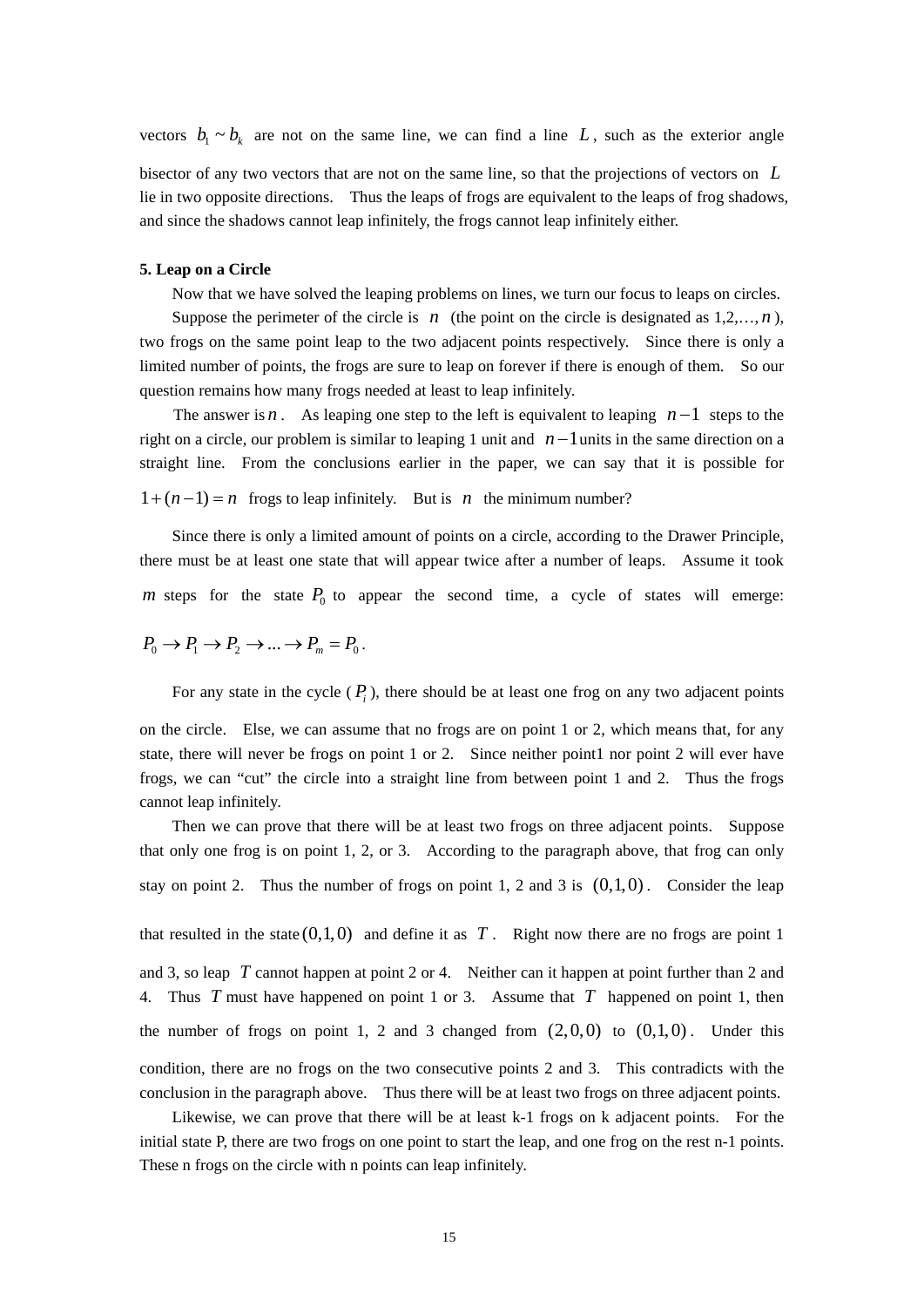### **6. Extension of Leap on A Circle**

We have figured out the circumstance of leap one step to the left and right in circle, then how about leaping "left a right b"? The same question is at least how many frogs are needed to leap infinitely. Note that the least number of frogs on the circle with perimeter n is  $f(a,b,n)$ , it's difficult to deduce the accurate result of the least number, we could just make estimation.

If we magnify a, b, and n to the same multiple and the method of frog leap is the same, the number of frogs for infinite leap is the same as well ( $f (ka, kb, kn) = f (a, b, n)$ ). Therefore, if a, b and n aren't relatively prime, we can divide them with greatest common divisor and the result is the same.

Supposing  $(a, b, n) = 1$ , we need to make out whether a and b are relatively prime, if not,

we should turn it relatively prime and treat coordinates of n points as remainders of model n. In the light of model n, the coordinate of leaping a steps to the left is  $-a$ , and  $-b$  with leaping b steps to the right. Then multiply all the remainders of model n with k which is relatively prime with n, we can make one-to-one correspondence, so the result is that  $-a$  turns to  $-ka$ ,  $+b$  turns to  $+kb$ , and "a steps to the left with b steps to the right" turns to "ka steps to the left with kb steps to the right". In a circle with perimeter of n, the two methods of leap is corresponding in which the least number

figured out is the same. When  $(k, n) = 1$ ,  $f(ka, kb, n) = f(a, b, n)$ . If the greatest common

factor d of a and b is d, on assumption of  $(d, n) = 1$ ,

 $f(a,b,n) = f(d \times \frac{a}{d}, d \times \frac{b}{d}, n) = f(\frac{a}{d}, \frac{b}{d}, n)$ , then the greatest common factor d will be

removed

If a and b are relatively prime, and  $a \leq b$ , to figure out  $f(a,b,n)$ , we should make estimation of how many at least are needed. If there are several frogs can leap infinitely and they have limited states, there must be a state of circulation ( $P_0 \to P_1 \to P_2 \to ... \to P_m = P_0$ ). It's similar with leaping in a circle to leap "left a right b" on a straight line. If there is at least one frog at the consecutive a+b points, then at least one should be stayed. Due to the state of circulation, if no frogs on a+b point, then there won't be forever. The circle is cut here, and there is no way to leap definitely. Therefore, at least one frog is at any point on the consecutive a+b points.

Then we will make use of [mathematical induction](javascript:showjdsw() to prove there are at least k frogs on the consecutive  $a + kb$  points, or else, if k-1, according to the assumption, these frogs must be grouped on the segment  $a + (k-2)b$ , which is in the middle of  $b + (a + (k-2)b) + b$ .

Because there should be frogs in section b which is in the terminal (the circle will be cut and it's impossible for indefinite leap), at least k frogs should be in  $a + kb$ . Considering the last leap, there are k frogs before leap and k-1 after it, but where is the exact leaping point? It couldn't occur out of  $a + kb$ , otherwise it will result in more frogs. Meanwhile, it couldn't occur in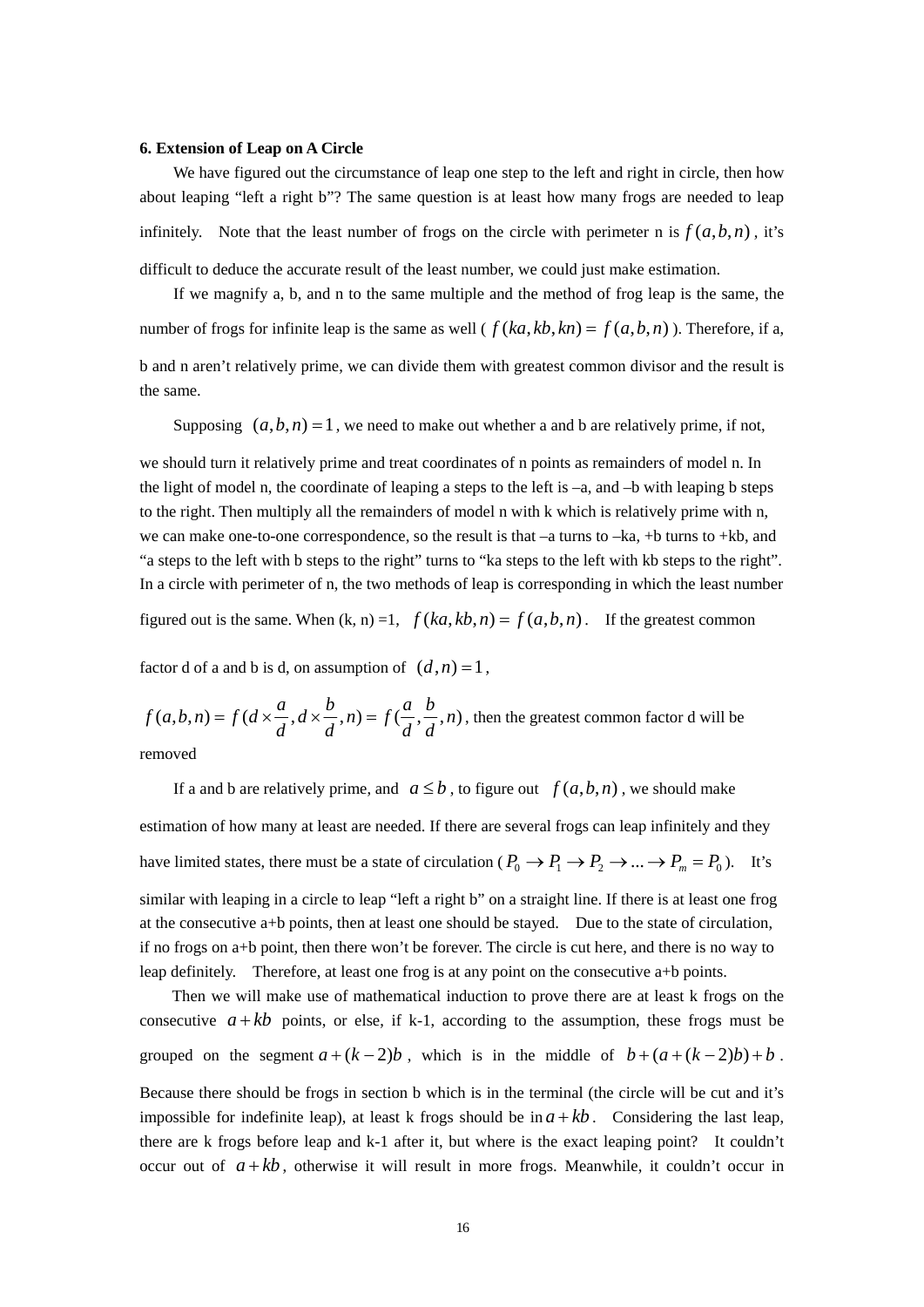segment  $a + (k-2)b$ , which will make two less frogs in the middle but one more both in the terminal and the inner switch won't change the total number. If we suppose it occur in the line b in the left terminal, two frogs must be in b before the leap and k-2 in the middle, with zero in the right b section. Therefore it's contradictory with assumption that k-2 frogs are in the middle  $(a+(k-2)b)+b=a+(k-1)b$ .

We do a division with the remainder  $n \div b = q$ ...... , so  $n = bq + r$ . Take a point with at least two frogs, remaining  $n-1$  points. Because of  $n-1 = bq + r - 1 \ge bq - 1 \ge b(q-1) + a$ and there being at least  $q-1$  frogs on  $n-1$  points, there are at least  $q+1$  frogs together. So

$$
f(a,b,n) \ge q+1 = \left[\frac{n}{b}\right] + 1
$$

We know if two frogs leap to the same side  $\overline{A}$  and  $\overline{B}$ ,  $\overline{A} + \overline{B}$  frogs can infinitely leap. In The line is like this, but the circle may be less, but  $A + B$  is enough. We take consideration as this thinking. Because *k* and *n* are relatively prime,  $f(ka, kb, n) = f(a, b, n)$ , if left a and right b multiplied by  $k$ , it may make both left leap  $ka$  and right leap  $kb$  mean right moving a short distance(may be leap around the circle some times). Left leap  $ka$  means right leap  $-ka \equiv A \pmod{n}$ ; right leap  $kb$  means  $db \equiv B \pmod{n}$ ,  $0 < A, B < n$ . In this condition,

we know  $A + B$  frogs are enough,  $f(ka, kb, n) \leq A + B$ . Now we should find a suitable k which make  $A + B$  not large.

Simply estimate,  $A = -ka \pmod{n}$ ,  $B = kb \pmod{n}$ , so

$$
bA + aB \equiv b(-ka) + a(kb) = 0 \pmod{n}
$$

 $bA + aB$  is a multiple of *n*, the smallest is *n*,  $bA + aB \ge n$ , so  $b(A + B) > bA + aB > n$ .  $A + B > \frac{n}{b}$ *b*  $+B > \frac{n}{n}$ , so the  $A+B$  at least is  $\frac{n}{b}$ *b* . But this is not our purpose. We want a suitable  $k$  make  $A + B$  almost be  $\frac{n}{b}$ *b* .

At first, let's identify some inequalities,  $A + B$  is almost equal to  $\frac{n}{A}$ *b f*, so  $b(A + B)$  is almost equal to *n*. And  $bA + aB \geq n$ , which is multiple of *n*. Consequently,  $b(A+B)-(bA+aB)=(b-a)B$  approximates to 0. That equation means B is so little that it  $\alpha$  *n*  $\alpha$  And

is merely little greater than zero. Then  $bA + aB = n$ , so A is little less than  $\left[ \frac{n}{2} \right]$  $+aB = n$ , so A is little less than  $\left\lfloor \frac{n}{b} \right\rfloor$ .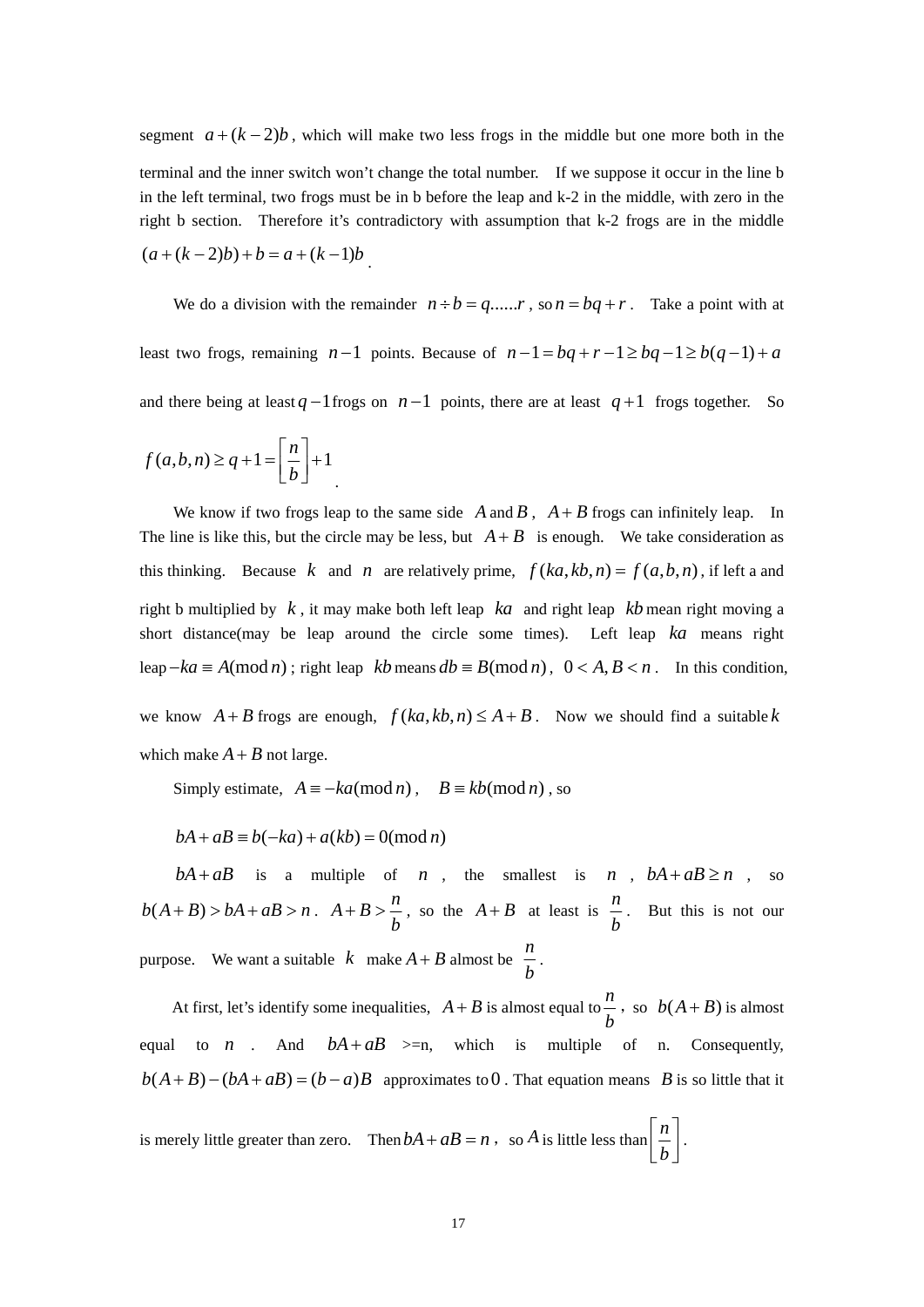Because on the assumption that  $kb = cn + B$ ,  $k = \frac{cn + B}{b}$ *b*  $=\frac{cn+B}{r}$ , an equation can be drawn:

$$
A \equiv -ak = \frac{-a(cn+B)}{b} = \frac{-ac}{b}n - \frac{aB}{b} \pmod{n}
$$

*A* is little less than  $\left[\frac{n}{n}\right]$ *b*  $\left\lfloor \frac{n}{b} \right\rfloor$ , so the decimal part of *ac b*  $\frac{-ac}{\hbar}$  is  $\frac{1}{1}$ *b* .In this case,  $c$ , which is

limited by equation that  $ac + 1 \equiv 0 \pmod{b}$  , exists and consist with an inequality  $0 < c < b$ due to  $(a,b) = 1$ .

However k is integer little greater than  $\frac{c}{b}n$  and meets the equation  $(k, n) = 1$ , so we find out the suitable k from  $\begin{bmatrix} c \\ -n \end{bmatrix} + 1$  $\left[\frac{c}{b}n\right]+1$ . Assuming  $k=\left[\frac{c}{b}n\right]$  $=\left[\frac{c}{b}n\right]+L$ , which is the minimum relatively prime with n, then  $B = b \cdot (\left[ \frac{c}{b} n \right] + L)$  the balance of n is less than  $b \cdot L$ .

Additionally,  $b(A + B) - n = b(A + B) - (bA + aB) = (b - a) \cdot B \le (b - a) \cdot bL$ ,

So 
$$
A + B \leq \left[\frac{n}{b}\right] + (b - a) \cdot L
$$
. If *L* is small, it is possible for  $A + B$  to be equal to  $\left[\frac{n}{b}\right]$ .

But what is *L* equal to? The answer is *L* must be infinitesimal.

**Definition 3:**  $c(n)$  The maximum of consecutive numbers within  $1 \sim n$  that are not relatively prime with  $n$ .

Since the numbers in  $\left[\frac{n}{h}\right] + 1 \sim \left[\frac{n}{h}\right] + (L-1)$  $\left\lfloor \frac{n}{b} \right\rfloor + 1 \sim \left\lfloor \frac{n}{b} \right\rfloor + (L$ are relatively prime with  $n$ , we can

conclude that  $L-1 \leq c(n)$ , namely  $L \leq c(n)+1$ .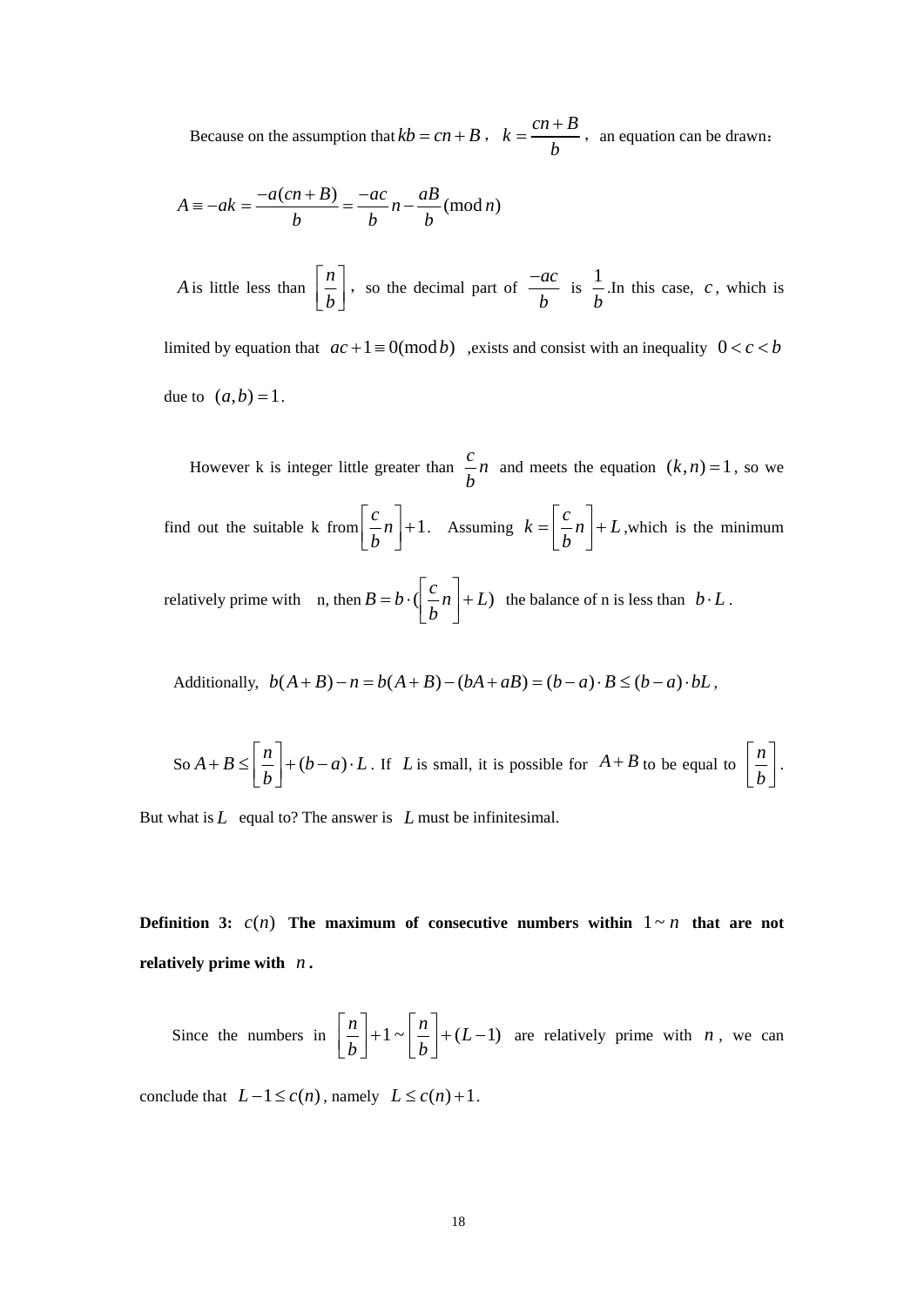$$
\left[\frac{n}{b}\right] + 1 \le f(a,b,n) \le A + B \le \left[\frac{n}{b}\right] + (b-a) \cdot L \le \left[\frac{n}{b}\right] + (b-a) \cdot (c(n) + 1)
$$

As *n* increases,  $c(n)$  becomes infinitesimal compared to n, namely  $\lim_{n\to\infty} \frac{c(n)}{n} = 0$  $\lim_{n \to \infty} \frac{c(n)}{n} = 0$ . In fact, we can prove that  $c(n)$  is smaller than any mathematical power of n.

**Theorem 3:**  $\forall \varepsilon > 0, \exists C$ , so that  $c(n) \le C_{\varepsilon} \cdot n^{\varepsilon}$ 

**Proof:** Suppose  $n = p_1^{a_1} p_2^{a_2} \dots p_k^{a_k}$ 

The amount of numbers in  $c(n)$  that are the multiple of  $p_1$ : 1  $\left[\frac{c(n)}{c(n)}\right]$ *p* or  $\overline{1}$  $\left[ \frac{c(n)}{n} \right] + 1...$ *p* +

The amount of numbers in  $c(n)$  that are the multiple of  $p_1$  and  $p_2$ :  $T_1$   $P_2$  $\left[ \frac{c(n)}{n} \right]$  $p_1 \cdot p$ 

$$
\text{or} \left[\frac{c(n)}{p_1 \cdot p_2}\right]+1...
$$

**……** 

According to the Inclusion-Exclusion Principal:

$$
c(n) \approx \frac{c(n)}{p_1} + \frac{c(n)}{p_2} + \dots + \frac{c(n)}{p_k} - \frac{c(n)}{p_1 \cdot p_2} - \dots + \frac{c(n) \cdot (-1)^{m-1}}{p_{i_1} \cdot p_{i_2} \cdot \dots \cdot p_{i_m}} + \dots
$$

The error bond:

$$
c(n) - \left(\frac{c(n)}{p_1} + \frac{c(n)}{p_2} + \dots + \frac{c(n)}{p_k} - \frac{c(n)}{p_1 \cdot p_2} - \dots + \frac{c(n) \cdot (-1)^{m-1}}{p_{i_1} \cdot p_{i_2} \cdot \dots \cdot p_{i_m}} + \dots\right) \le 2^k
$$
  

$$
c(n) \times (1 - \frac{1}{p_1}) \times (1 - \frac{1}{p_2}) \times \dots \times (1 - \frac{1}{p_k}) \le 2^k
$$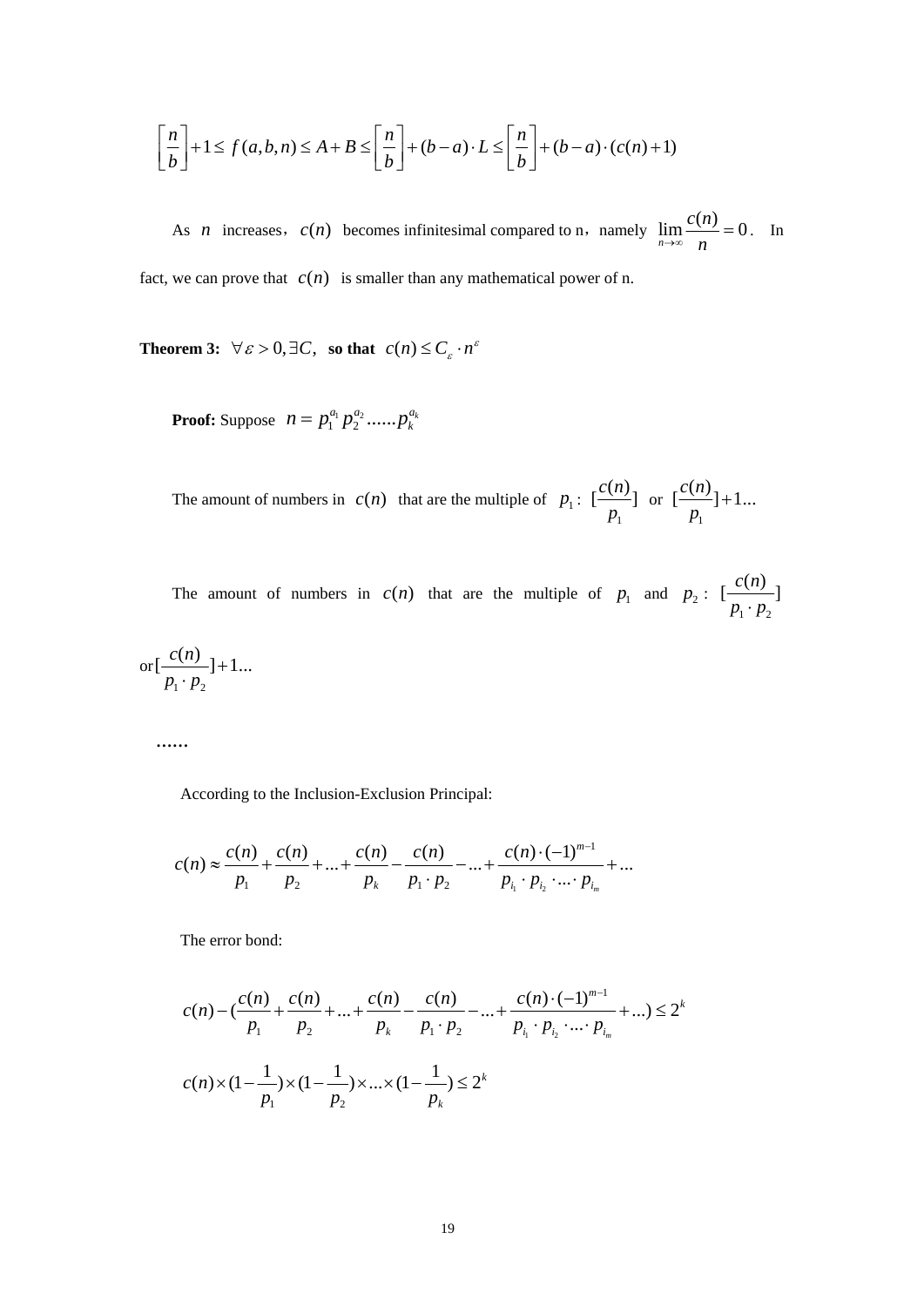$$
c(n) \le 2^{k} \times \frac{p_1}{p_1 - 1} \times \frac{p_2}{p_2 - 1} \times \dots \times \frac{p_k}{p_k - 1}
$$
 (1)

In order to prove  $c(n) \le C_{\varepsilon} \cdot n^{\varepsilon}$ , we only have to prove  $\frac{c(n)}{n^{\varepsilon}} \le C_{\varepsilon}$ 

From (1) we have: 
$$
\frac{c(n)}{n^{\varepsilon}} \leq \frac{2p_1^{1-\varepsilon}}{p_1 - 1} \times \frac{2p_2^{1-\varepsilon}}{p_2 - 1} \times ... \times \frac{2p_k^{1-\varepsilon}}{p_k - 1}
$$
(2)

When  $p \to \infty$ ,  $\frac{2p^{1-\varepsilon}}{1} \to 0$ 1 *p p* −<sup>ε</sup>  $\frac{1}{-1} \rightarrow 0$ .

This means that there are only a finite amount of prime numbers  $p$  that satisfy  $\frac{2p^{1-\epsilon}}{1} > 1$ 1 *p p* −<sup>ε</sup>  $\frac{1}{-1}$  > 1 . We multiply these  $2p^1$ 1 *p p* −<sup>ε</sup>  $\frac{1}{-1}$  to get  $C_{\varepsilon}$  . Thus  $1-\varepsilon$   $2n^{1-\varepsilon}$   $2n^{1}$  $1 \times \frac{2p_2}{2}$  $\frac{2p_1^{1-\varepsilon}}{p_1-1} \times \frac{2p_2^{1-\varepsilon}}{p_2-1} \times ... \times \frac{2p_k^{1-\varepsilon}}{p_k-1}$ *k*  $p_1^{1-\varepsilon} \times \frac{2p_2^{1-\varepsilon}}{2} \times ... \times \frac{2p_k^{1-\varepsilon}}{2} \leq C$  $p_1 - 1 \quad p_2 - 1 \quad p$ ε  $\cap$  1-ε  $\cap$  1-ε ε  $-\varepsilon$   $\gamma$   $1-\varepsilon$   $\gamma$   $\gamma$   $1-\varepsilon$  $\frac{1}{-1} \times \frac{2p_2}{p_2 - 1} \times ... \times \frac{2p_k}{p_k - 1} \leq C_{\varepsilon}.$ 

Thus 
$$
\frac{c(n)}{n^{\varepsilon}} \leq C_{\varepsilon}
$$
, which means that  $c(n) \leq C_{\varepsilon} \cdot n^{\varepsilon}$ .

### **6. Conclusion and [expectation](javascript:showjdsw()**

The essence of leaping to opposite side is that the frogs become more dispersed after every leap, thus they cannot leap infinitely. Leaping to the same side does not necessarily make the frogs dispersed and creates a cycle for the leaping states, which enables the frogs to leap infinitely. We found that  $n = p + q$  frogs are enough to satisfy an infinite leap. We also proved that on a circle with  $n$  points,  $n$  is the minimum number of frogs that satisfy an infinite leap. For leaping "a units left, b units right" on a circle, we estimated that the order for the minimum number of frogs satisfying an infinite leap is *n*  $\frac{b}{b}$ .

"Frog Leap" is a very complicated problem and there are still many problems yet to be solved. For instance, for an initial state where n frogs are on the same point and every two frogs leap one unit eastward and northward respectively, how many steps can the frogs leap before they stop? Also, we have proved that  $c(n)$  is smaller than any mathematical power of n, but what is the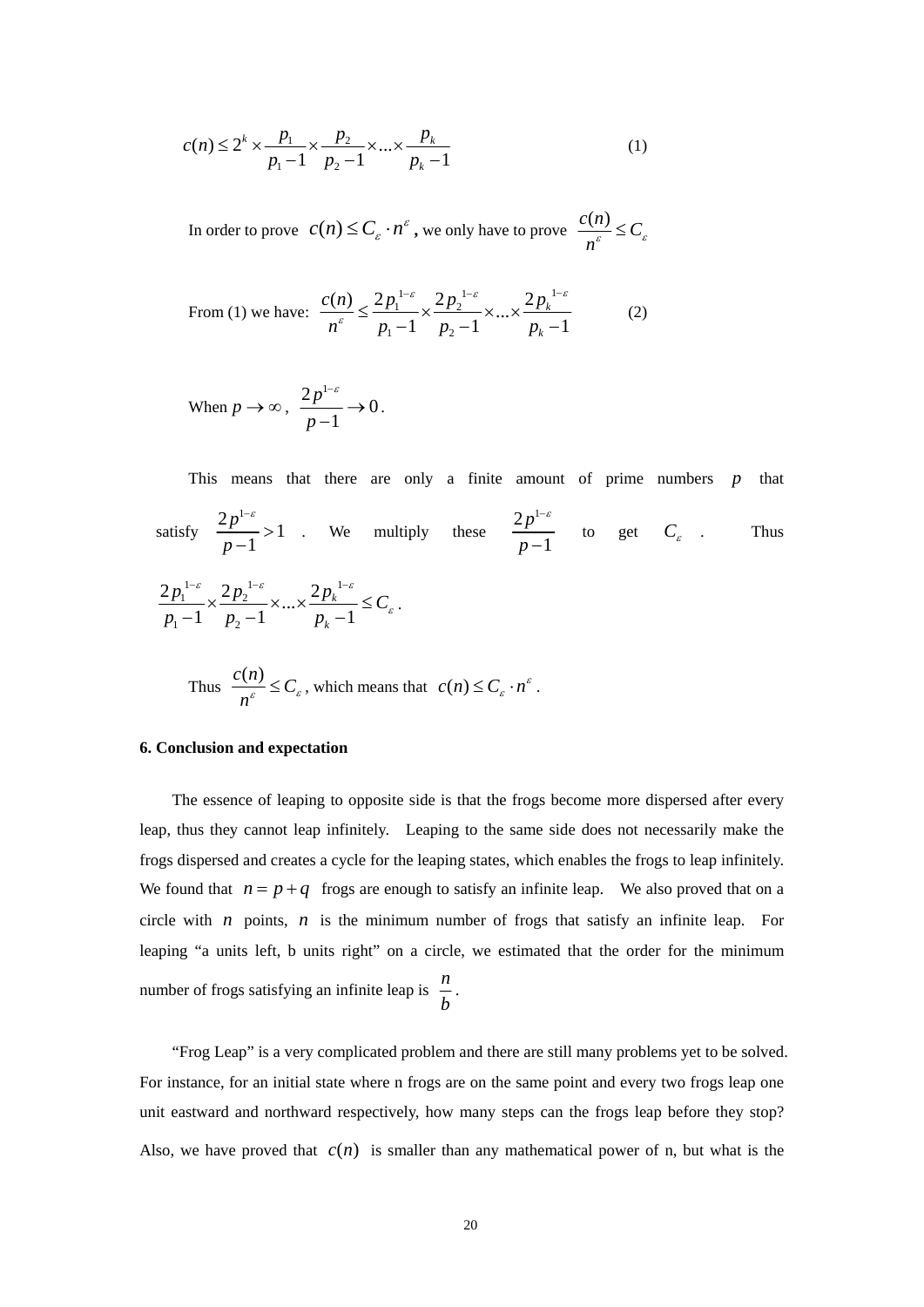exact value of  $c(n)$ ? What is  $c(n)$ 's relationship with  $\ln n$ ? These are just some of the problems that we can explore in the future.

### **Acknowledgment**

I truly appreciate the valuable advice from Wang Song, researcher of the Chinese Academy of Sciences.

### **Bibliorgraphy**

[1] *Shortlist for 37th IMO*, Liu jiangfeng.Li xuewu, Medium Mathematics 1996. 7 p.30

[2] *The IMO Compendium A Collection of Problems Suggested for The International Mathematical Olympiads*, Djukic, D., Jankovic, V.Z., Matic, I., Springer Press,2006.

### **Appendix (the proof of the IMO shortlist)**

Let the squares be indexed serially by the integers:..., -1, 0, 1, 2, ... . When a bean is moved from i to  $i + 1$ or from  $i + 1$  to i for the first time, we may assign the index i to it. Thereafter, whenever some bean is moved in the opposite direction, we shall assume that it is exactly the one marked by i, and so on. Thus, each pair of neighboring squares has a bean stuck between it, and since the number of beans is finite, there are only finitely pairs of neighboring squares, and thus finitely many squares on which moves are made. Thus we may assume w.l.o.g. that all moves occur between 0 and  $l \in N$  and that all beans exist at all times within [0, 1].

Defining  $\dot{b}_i$  to be the number of beans in the ith cell

 $(i \in \mathbb{Z})$  and  $b_i$  the total number of beans, we define the semi-invariant  $S = \sum_{i \in \mathbb{Z}} i^2 b_i S < b \cdot l^2 e_i$ . Since all moves occur above 0, the semi-invariant S increases by 2 with each move, and since we always have  $S < b \cdot l^2 \{b \ge 0\}$ , it follows that the number of moves must be finite.

We now prove the uniqueness of the final configuration and the number of moves for some initial configuration  $\{b_i\}x_i \geq 0$ . Let  $x_i \geq 0$  be the number of moves made in the ith cell ( $i \in \mathbb{Z}$ ) during the game. Since the game is finite, only finitely many of  $x_i$  's are nonzero. Also, the number of beans in cell i, denoted as  $e_i$ , at the